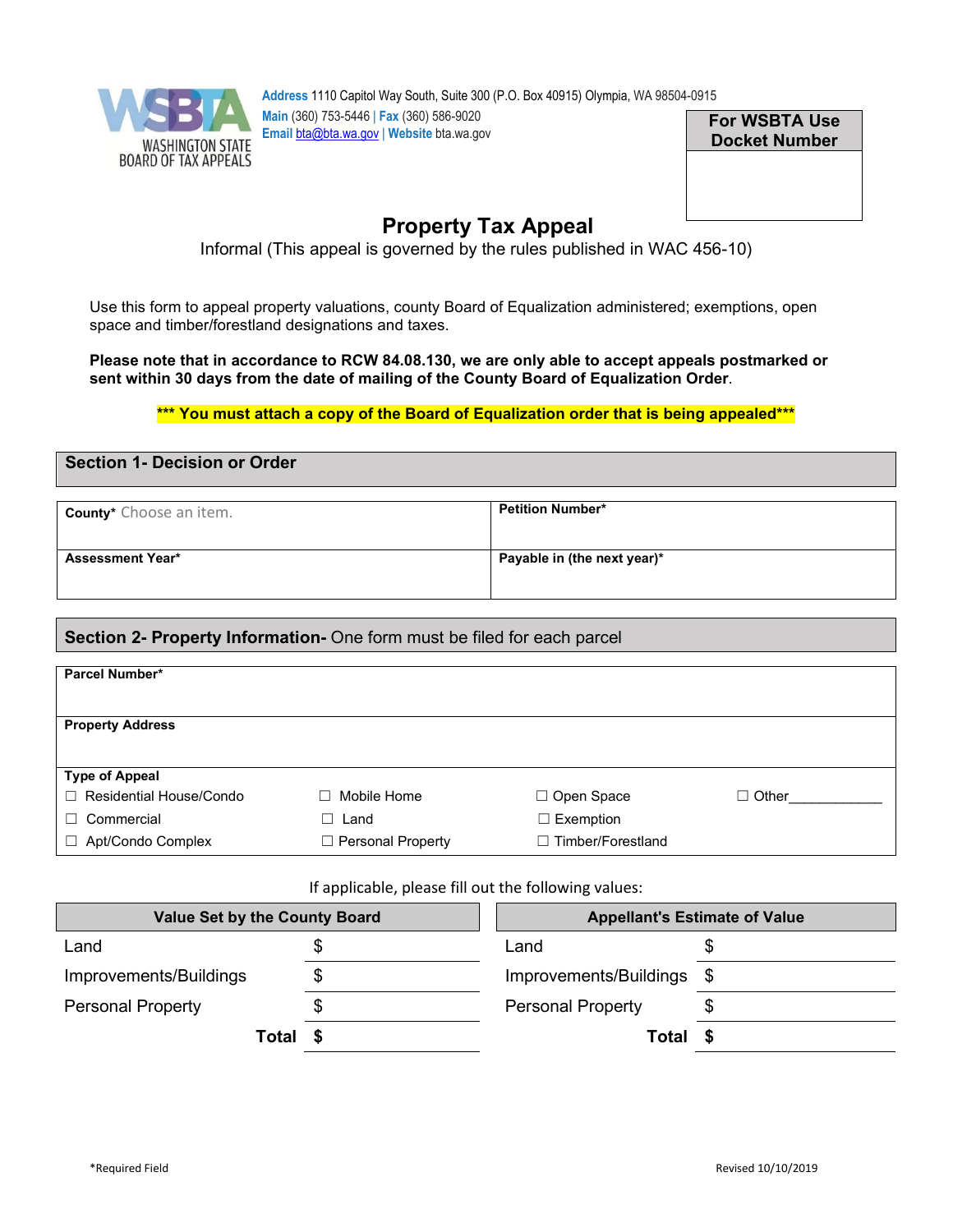# **Section 3 Appellant Information**

| <b>Appellant Name*</b>                                                                                    | Appellant Daytime or Message Telephone Number* |        |           |
|-----------------------------------------------------------------------------------------------------------|------------------------------------------------|--------|-----------|
| <b>Mailing Address*</b>                                                                                   | $City*$                                        | State* | Zip Code* |
| <b>Email Address</b> (By providing an e-mail, you agree to receive all WSBTA<br>correspondence by e-mail) | <b>Appellant Signature*</b>                    |        |           |

# **Section 4 Representative Information** (if none, leave blank)

If representation has been elected, you must attach a copy of authorization indicating that the authorized agent has full authority to act on the behalf of the **property owner** on all matters that pertain to this appeal.

By signing below you certify that you have reviewed this appeal and verify that is well-grounded in fact and complies with RPC 3.1 and CR 11.

| <b>Representative Name</b>                                                                                | <b>Firm/Company Name</b>                            |              |                 |
|-----------------------------------------------------------------------------------------------------------|-----------------------------------------------------|--------------|-----------------|
| <b>Bar Number/ State (if applicable)</b>                                                                  | Representative Daytime or Message Telephone Number* |              |                 |
| <b>Representative Mailing Address</b>                                                                     | City                                                | <b>State</b> | <b>Zip Code</b> |
| <b>Email Address</b> (By providing an e-mail, you agree to receive all WSBTA<br>correspondence by e-mail) | Representative Signature*                           |              |                 |

\_\_\_\_\_\_\_\_\_\_\_\_\_\_\_\_\_\_\_\_\_\_\_\_\_\_\_\_\_\_\_\_\_\_\_\_\_\_\_\_\_\_\_\_\_\_\_\_\_\_\_\_\_\_\_\_\_\_\_\_\_\_\_\_\_\_\_\_\_\_\_\_\_\_\_\_\_\_\_\_\_\_\_\_\_\_\_\_\_\_

\_\_\_\_\_\_\_\_\_\_\_\_\_\_\_\_\_\_\_\_\_\_\_\_\_\_\_\_\_\_\_\_\_\_\_\_\_\_\_\_\_\_\_\_\_\_\_\_\_\_\_\_\_\_\_\_\_\_\_\_\_\_\_\_\_\_\_\_\_\_\_\_\_\_\_\_\_\_\_\_\_\_\_\_\_\_\_\_\_\_

\_\_\_\_\_\_\_\_\_\_\_\_\_\_\_\_\_\_\_\_\_\_\_\_\_\_\_\_\_\_\_\_\_\_\_\_\_\_\_\_\_\_\_\_\_\_\_\_\_\_\_\_\_\_\_\_\_\_\_\_\_\_\_\_\_\_\_\_\_\_\_\_\_\_\_\_\_\_\_\_\_\_\_\_\_\_\_\_\_\_

\_\_\_\_\_\_\_\_\_\_\_\_\_\_\_\_\_\_\_\_\_\_\_\_\_\_\_\_\_\_\_\_\_\_\_\_\_\_\_\_\_\_\_\_\_\_\_\_\_\_\_\_\_\_\_\_\_\_\_\_\_\_\_\_\_\_\_\_\_\_\_\_\_\_\_\_\_\_\_\_\_\_\_\_\_\_\_\_\_\_

### **Section 5 Issue Statement**

Please explain why you believe your estimate of value is correct (use attachment if necessary):

#### **Section 6 FOR ASSESSOR USE ONLY--** Please Provide Name and Address of Taxpayer

| Taxpayer Name*                                | Representative (if know)        |        |           |
|-----------------------------------------------|---------------------------------|--------|-----------|
| <b>Taxpayer Mailing Address*</b>              | City*                           | State* | Zip Code* |
| Taxpayer Daytime or Message Telephone Number* | <b>Email Address (If known)</b> |        |           |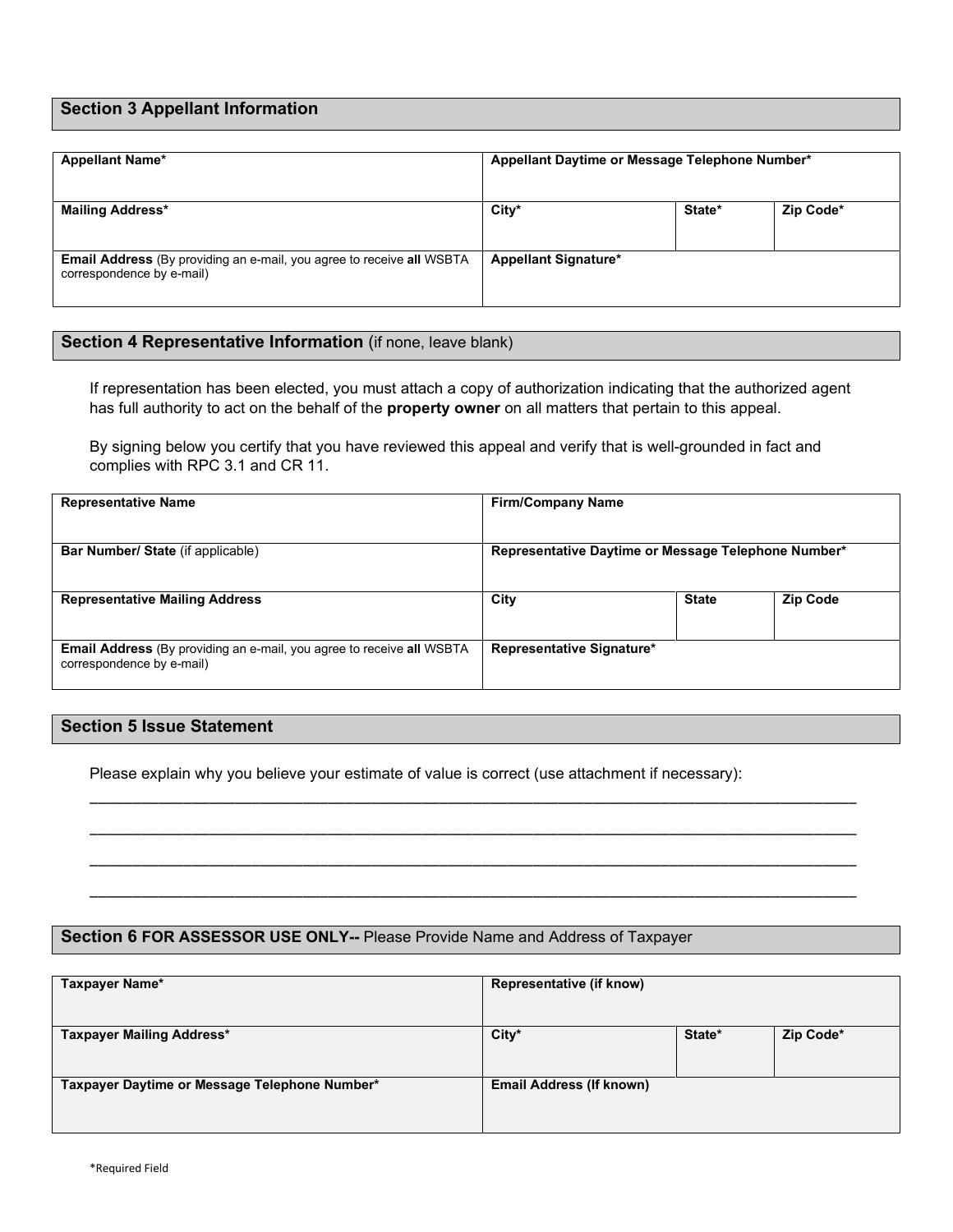

# **Property Tax Instructions and Additional Information**

# **Submit Your Appeal**

Send this completed form along with a **copy** of the County Board of Equalization order you are appealing to the Board by one of the methods below. **Do not send evidence at this time.**

| U.S. Mail       | P.O. Box 40915<br>Olympia WA 98504-0915                 | Fax   | $(360) 586 - 9020$ |
|-----------------|---------------------------------------------------------|-------|--------------------|
| <b>Delivery</b> | 1110 Capitol Way South<br>Suite 307<br>Olympia WA 98504 | Email | bta@bta.wa.gov     |

# **WSBTA Electronic Filing Policy:**

Electronic files received prior to 5 p.m. on a business day are deemed received on that day. Electronic files received after 5 p.m. or on a weekend or state holiday are deemed received the next business day. The time of receipt of an electronically filed documents is the time shown by the Board's electronic mail system or E-filing system.

The WSBTA will send a copy of your appeal and the County Board of Equalization Order to the other party.

# **Public Disclosure Notice:**

Under the provisions of RCW Chapter 42.17 and WAC Chapter 456-12, information and materials submitted to the Board are considered public records and are available for public inspection and copying.

# **What's Next-- Informal Appeals:**

The WSBTA will mail or email you a letter acknowledging receipt of your appeal. The letter will include a prehearing order identifying the dates for submitting your evidence and briefing.

You must follow the terms of the prehearing order.

The letter will also include your docket number. You must include this docket number on all correspondence and materials submitted to the Board for this case.

**If you have provided an email address, you will receive all correspondence by email.** Please ensure bta@bta.wa.gov is a permitted address in your spam filters.

# **Accommodations:**

If you require a translator or an accommodation under the Americans with Disabilities Act, a form will be provided at the time the acknowledgment is sent, that you may fill out and send back to the Board.